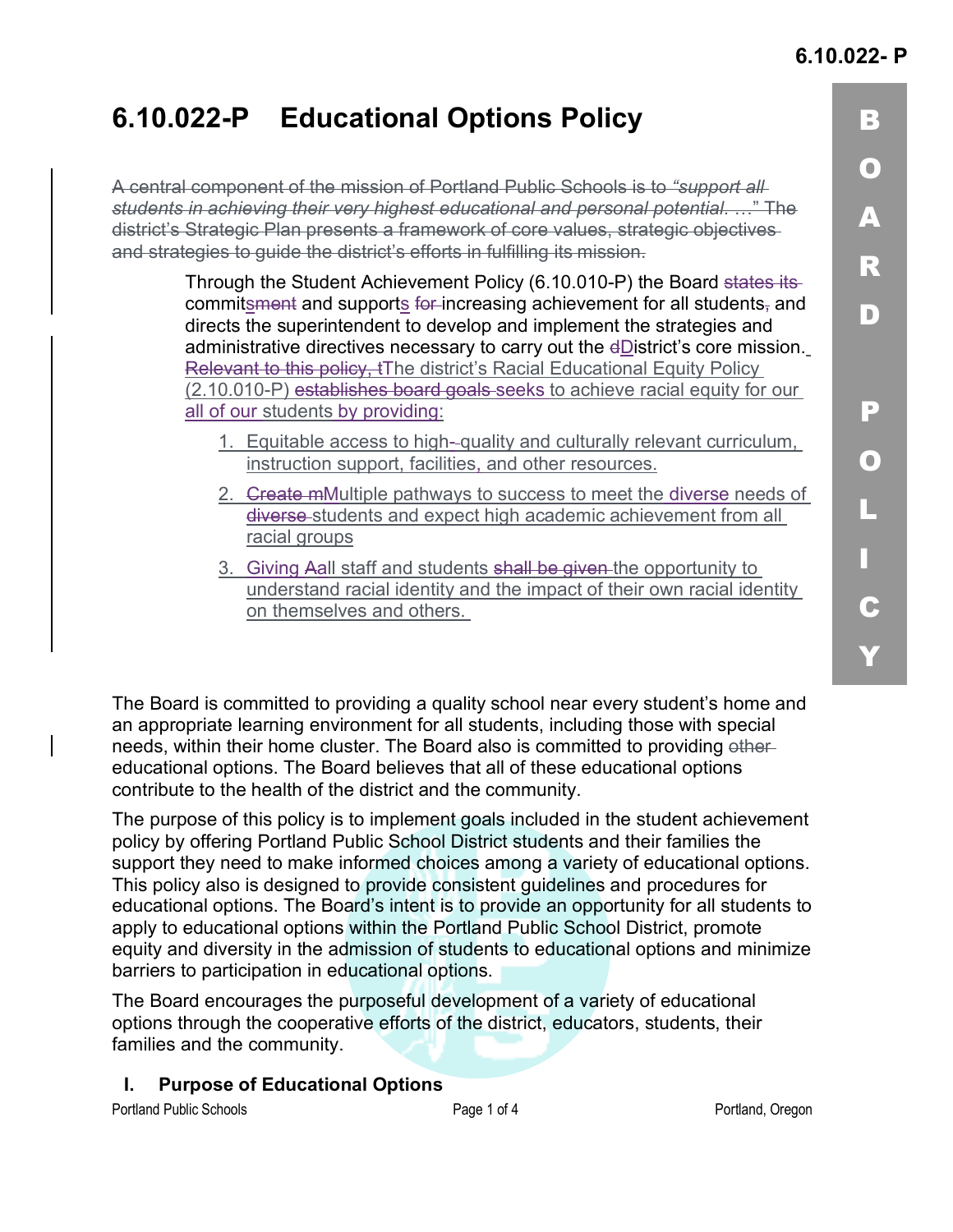The purpose of educational options is to offer students and their families meaningful choices that meet the different learning needs and educational interests of all students. The Board values all options, a continuum of which complement each other in serving student and family needs within the Portland Public School District. Students and their families are the primary decision makers about their choice of options; the district may assist students and their families in making appropriate choices.

- **II. Definitions.** These definitions apply to all district operations.
	- (1) *School.* An institution with a separate organizational structure that has an assigned administrator and a site council. It has a teaching staff, budget, a curriculum that meets state content standards, educational programs that lead to students earning a CIM or CAM and a high school diploma, and a school improvement process. A school may share the facilities, personnel,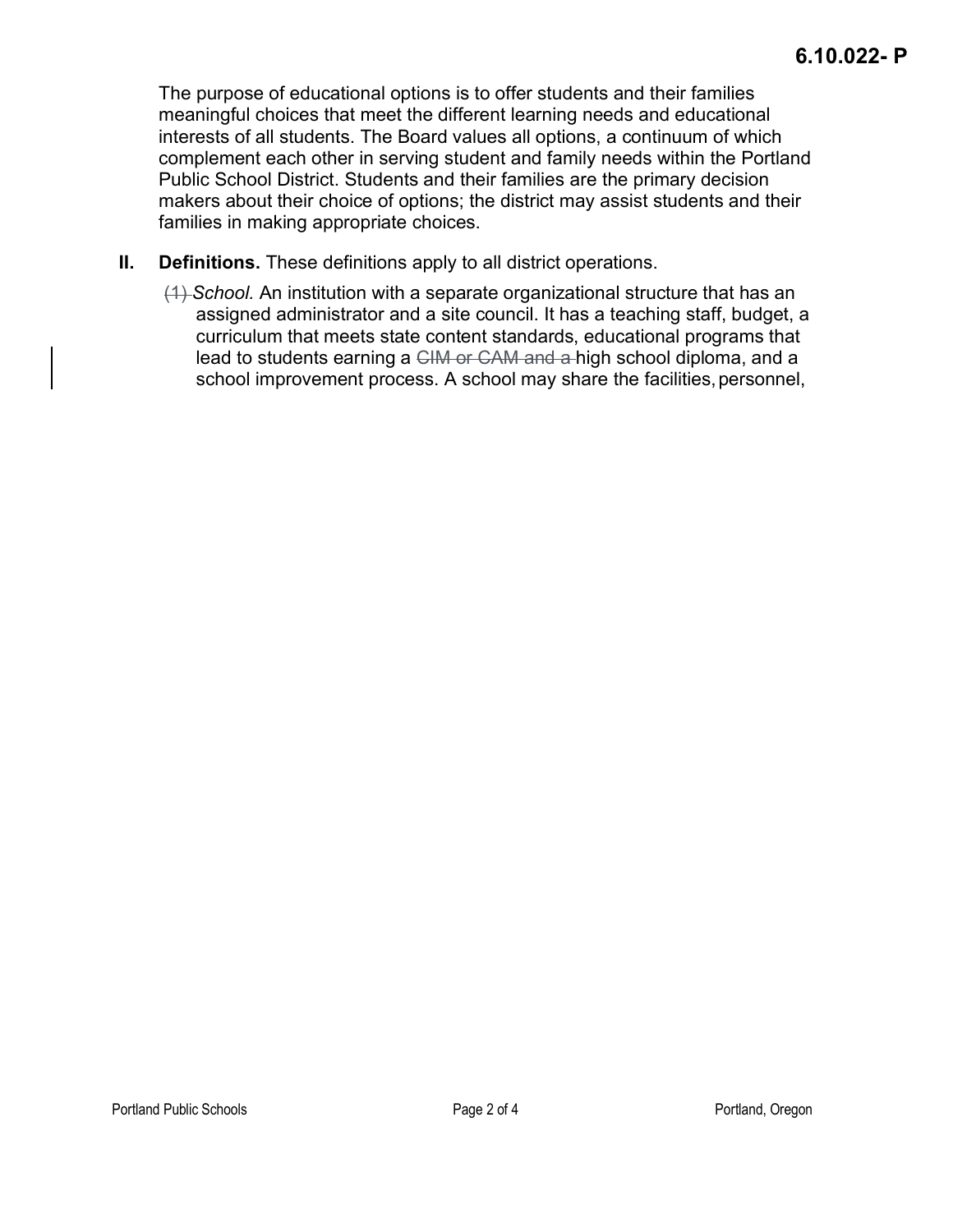B

O

A

R

 $\vert$  D)

P

O

L

I

C

Y

## **6.10.022-P Educational Options Policy**

and support services of another school or program, or it may be located in more than one facility. A school meets all state standards and other district policies.

- (2)(1) *Program.* An educational component of a school offering specialized instruction, a focus on a particular theme or instructional approach orother ways to meet student needs. Students participating in the program are considered enrolled in the school with which the program is affiliated.
- (3)(2) *Neighborhood school.* A school serving a designated attendance area. In addition to providing high quality educational opportunities, neighborhood schools offer students and their families the opportunity to build lasting friendships and a sense of community within their neighborhood. As a center for many community activities, neighborhood schools are also important to the neighborhood as a whole.
- (4)(3) *Focus option.* A separate Board-recognized school or program structured around a unique curriculum or particular theme. Focus options may be part of or co-located in the same facility as a neighborhood school or other focus option. Focus options actively seek to create a sense of community in which racial, economic, and cultural isolation are reduced.
- (5)(4) *Alternative education option.* A school or separate or individualized program designed to meet the academic, social, and behavioral needs of an identified group of students. Alternative education options can be either public or private and are designated as such under Oregon Revised Statutes Chapter 336.
- (6)(5) *Public charter school.* An elementary or secondary school that offers a comprehensive instructional program, operating under a written agreement entered into between a sponsor and an applicant. The establishment and operation of charter schools are governed by Oregon Revised Statutes Chapter 338 and the Charter School policy(6.70.010-P).

#### **III. Policy Scope**

This policy does not address the establishment and operation of special education and English Language Learner (ELL) programs, which are governed by other district policies. However, the educational options within the scope of this policy are open to all students, including ELL and special education program participants, and are consistent with free and appropriate public education and IDEA requirements. The district shall be in compliance with all federal and state laws and regulations.

#### **IV. Approval Process**

(1)The Board shall have final approval of:

(a) All proposals for the establishment of new educational options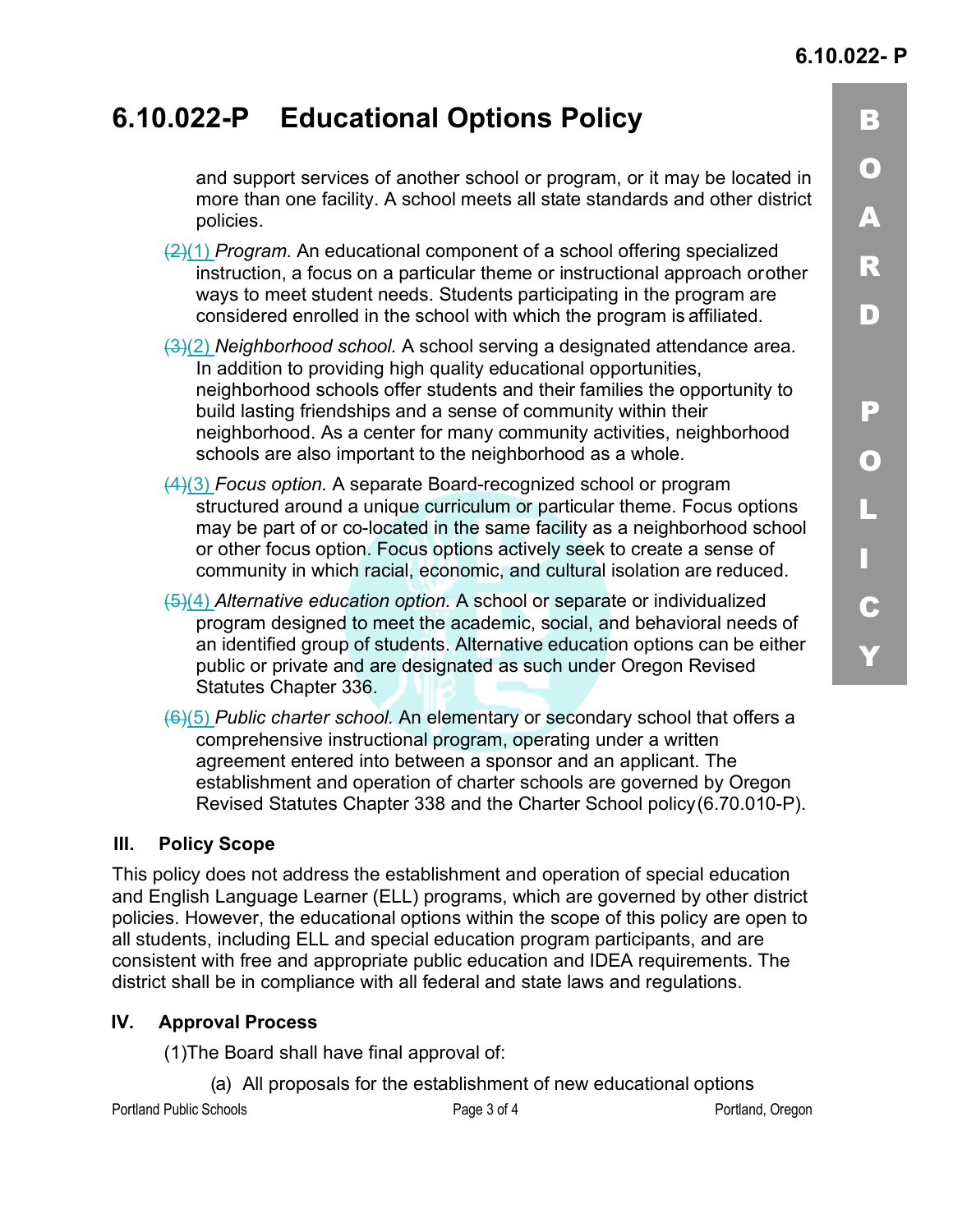#### **6.10.022- P**

### **6.10.022-P Educational Options Policy**

(b) The renewal or termination of and changes to the mission of an educational option.

(2)The approval process shall be consistent with the following criteria:

- (a) Furthers the mission, core values, and strategic objectives of the district.
- (b) Meets district identified budget priorities.
- (c) Enhances the district's educational program and the Student Achievement Policy.
- (d) Minimizes barriers to equal access to the option to meet theneeds of all students in the district.
- (e) Demonstrates an achievable program, including realistic space and staffing requirements and program needs with a budgetappropriate to the proposed option, and the capability to implement theoption.
- (f) Demonstrates sustainable support by educators, students, their families and the community.
- (g) Develops a written operations plan.
- (3) Approval of educational options shall be contingent on funding availal supports for historically underserved students (e.g., recruitment, transport supports for historically underserved students (e.g., recruitment, transport after--school care).-

#### **V. District Administrative Support and Evaluation**

- (1) The district shall assist students and families to make appropriate choices with centralized coordination of accessible, comprehensive, and accurate outreach and information about educational options and for assistance with admissions and transfers.
- (2) The district shall evaluate educational options on an establishedcycle, consistent with district objectives, other district policies, and statutory requirements.
- (3) The district shall facilitate the siting of educational options to maximize the potential for cooperation and sharing of resources among different educational options and for distribution of options throughout the district.
- (4) The district shall establish guidelines for governance ofeducational options, consistent with other district policies including the Citizen Involvement Process policy (7.10.010-P).
- (5) The district shall minimize consolidated budget inequitiesamong educational options with similar needs.

Portland Public Schools **Page 4 of 4** Page 4 of 4 **Portland Public Schools** Page 4 of 4 **Portland**, Oregon (6) The district shall collaborate with educational options to assess their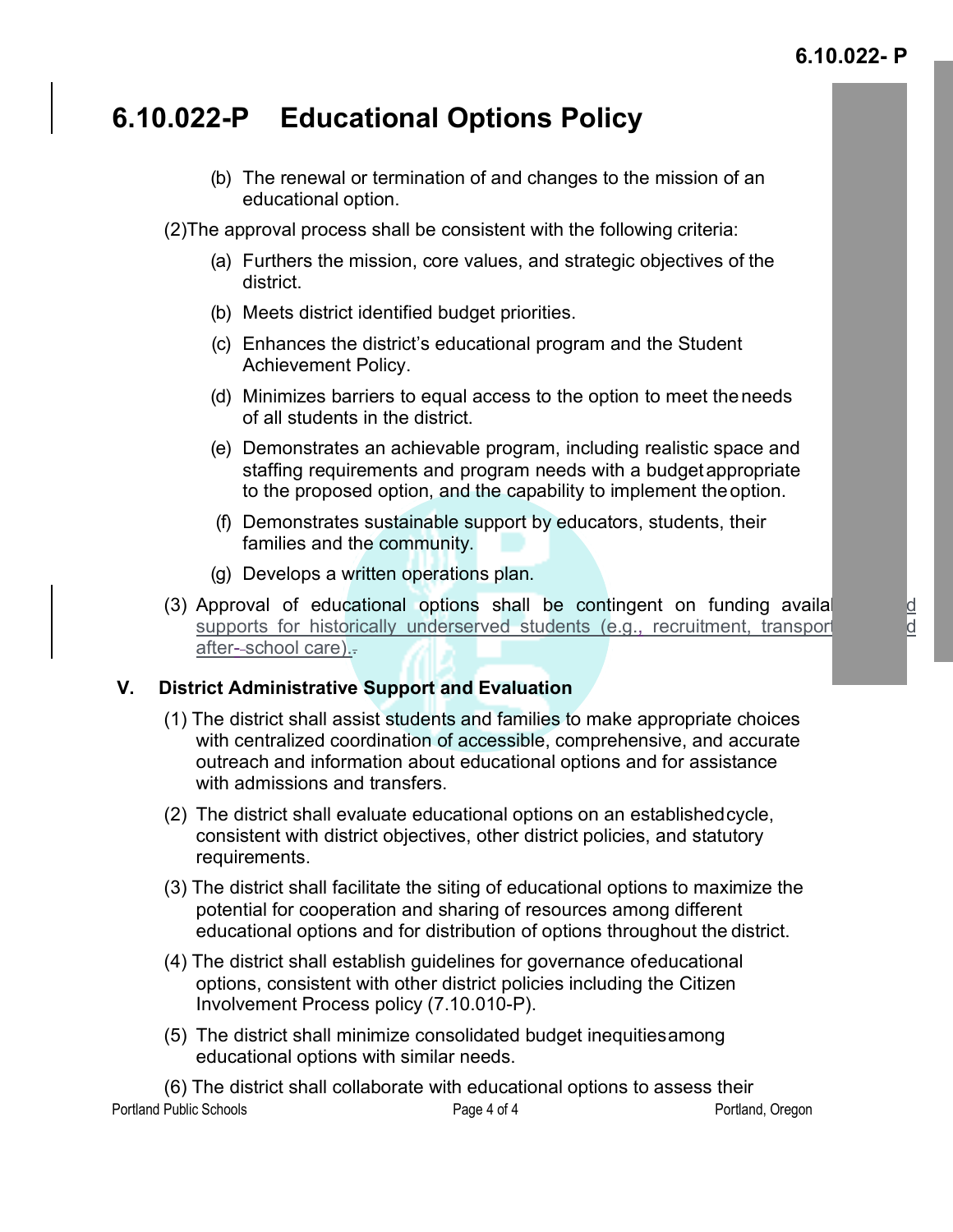ongoing assistance needs and determine their future status, including